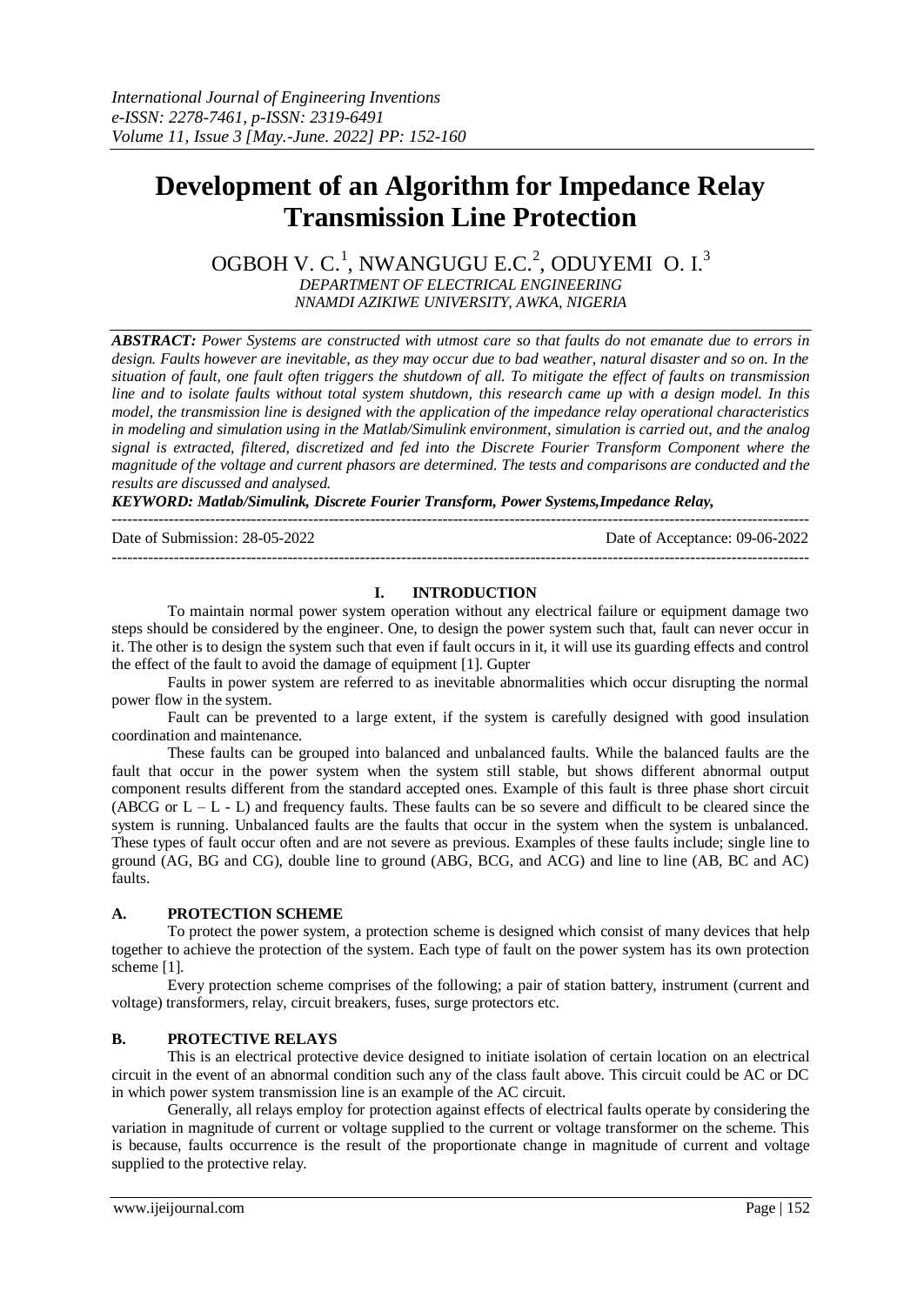At every points and types of fault, there is always a clear difference in the parameters of the power system. Each of the relays is designed to recognize a particular difference (abnormality) and operate in response to it. These differences may be in terms of magnitude, frequency, phase angle, rate of change, harmonics (wave shape), and period of occurrence of fault [1] [2].

The relay operation can also be classified as either electro – magnetic attraction or electro – magnetic induction. But in this paper we are considering only the application of the impedance relay operational characteristics in modeling and simulation using MATLAB/SIMULINK.

#### **II. METHODOLOGY**

First: develop the power system transmission line of 150km, 132kV, three generators, 150MVA transformer, 90MVA load connected to it.

Secondly: simulate the developed model and extract the waveform signal for both at pre-fault and fault conditions.

Thirdly: filter the analog signals to eliminate the possible harmonics contents which may be present due to arcing of fault.

Fourthly: convert the analog wave signals to digital (discretize) by using discretization formula and certain sampling frequency.

Fifthly: apply or sample the digital signals into Discrete Fourier Transform (DFT) to calculate the discrete values of voltage and current phasor values.

The relay compares the relay settings of the impedance with the measured impedance on the line to determine if the fault is inside or outside the protected zone. It then releases immediately a trip signal when the impedance value is inside the zone.



**Figure 1: Flowchart of the Impedance Relay modeling and its implementation**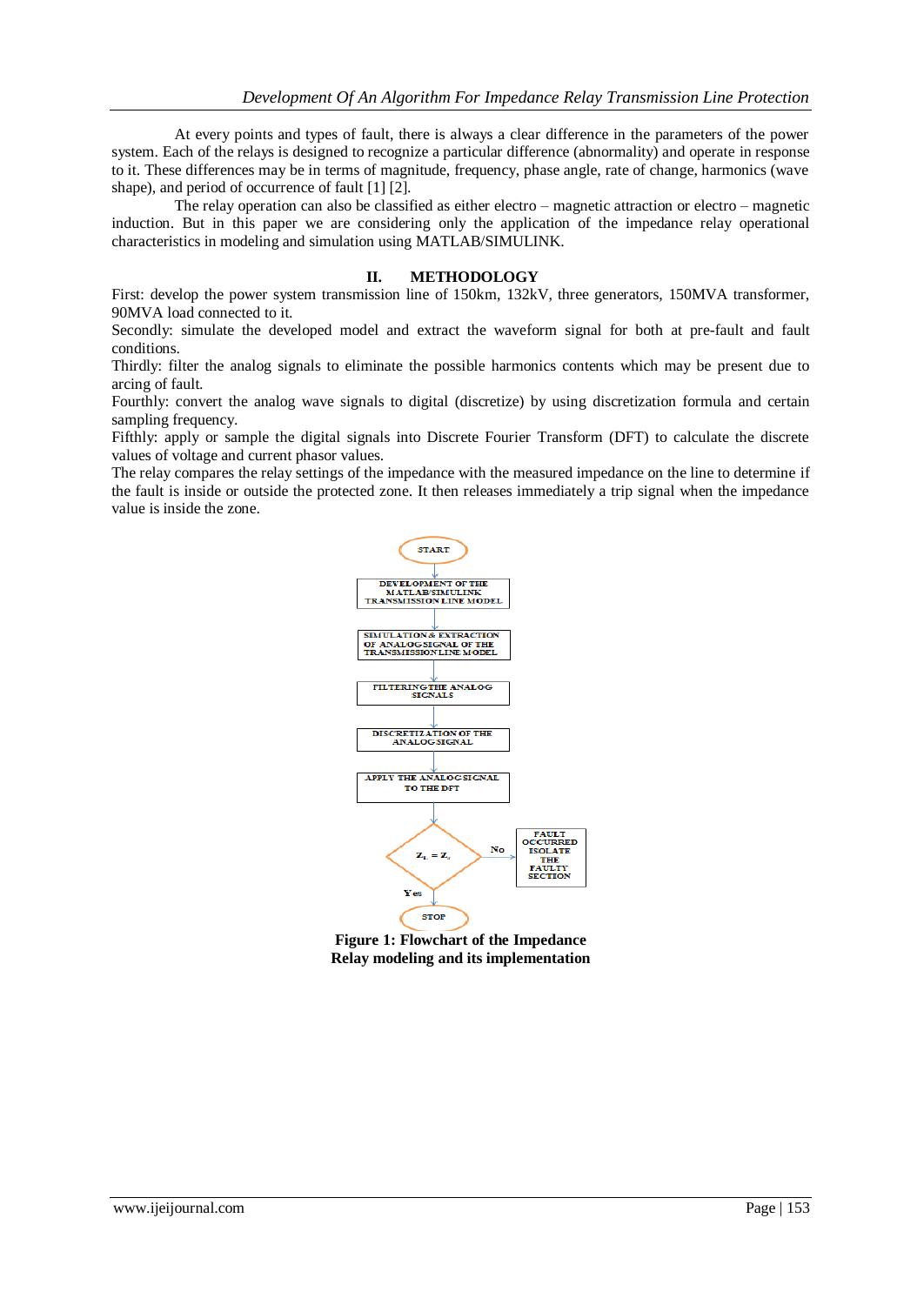

**Figure 2: Block Diagram of the Impedance Relay modeling**

# **A. ALGORITHM FOR IMPEDANCE CALCULATION**

The following formula were used for the impedance relay calculation and modeling with MATLAB/SIMULINK.

$$
AB = \frac{V_a - V_b}{I_a - I_b}
$$
  
\n
$$
BC = \frac{V_b - V_c}{I_b - I_c}
$$
  
\n
$$
AC = \frac{V_a - V_c}{I_a - I_c}
$$
  
\n
$$
AG = \frac{V_a}{I_a + [3k_0 I_0]}
$$
  
\n
$$
BG = \frac{V_b}{I_b + [3k_0 I_0]}
$$
  
\n
$$
CG = \frac{V_c}{I_c + [3k_0 I_0]}
$$
  
\n
$$
ABCG = \frac{V_a}{I_a} = \frac{V_b}{I_b} = \frac{V_c}{I_c}
$$

Where A, B and C are phases of the three lines,  $V_a$ ,  $V_b$ ,  $V_c$  are the lines A, B and C voltages while  $I_a$ ,  $I_b$ ,  $I_c$  are lines A, B and C currents.

Also,  $I_0 = \frac{I_a + I_b + I_c}{2}$  = zero sequence current respectively. 3  $k_0 = \frac{z}{x}$  $\frac{1+20}{3Z_1}$  $Z_1$  = Positive sequence impedance

 $Z_0$  = Zero sequence impedance

# **B. DEVELOPMENT OF THE IMPEDANCE RELAYMODEL**

MATLAB/SIMULINK blocks were used extensively in the development of the relay model.

The discrete 2<sup>nd</sup> order filter has been used for filtering the analog signal. The Discrete Fourier Transform (DFT) has also been used to determine the magnitude of voltage and current phasors.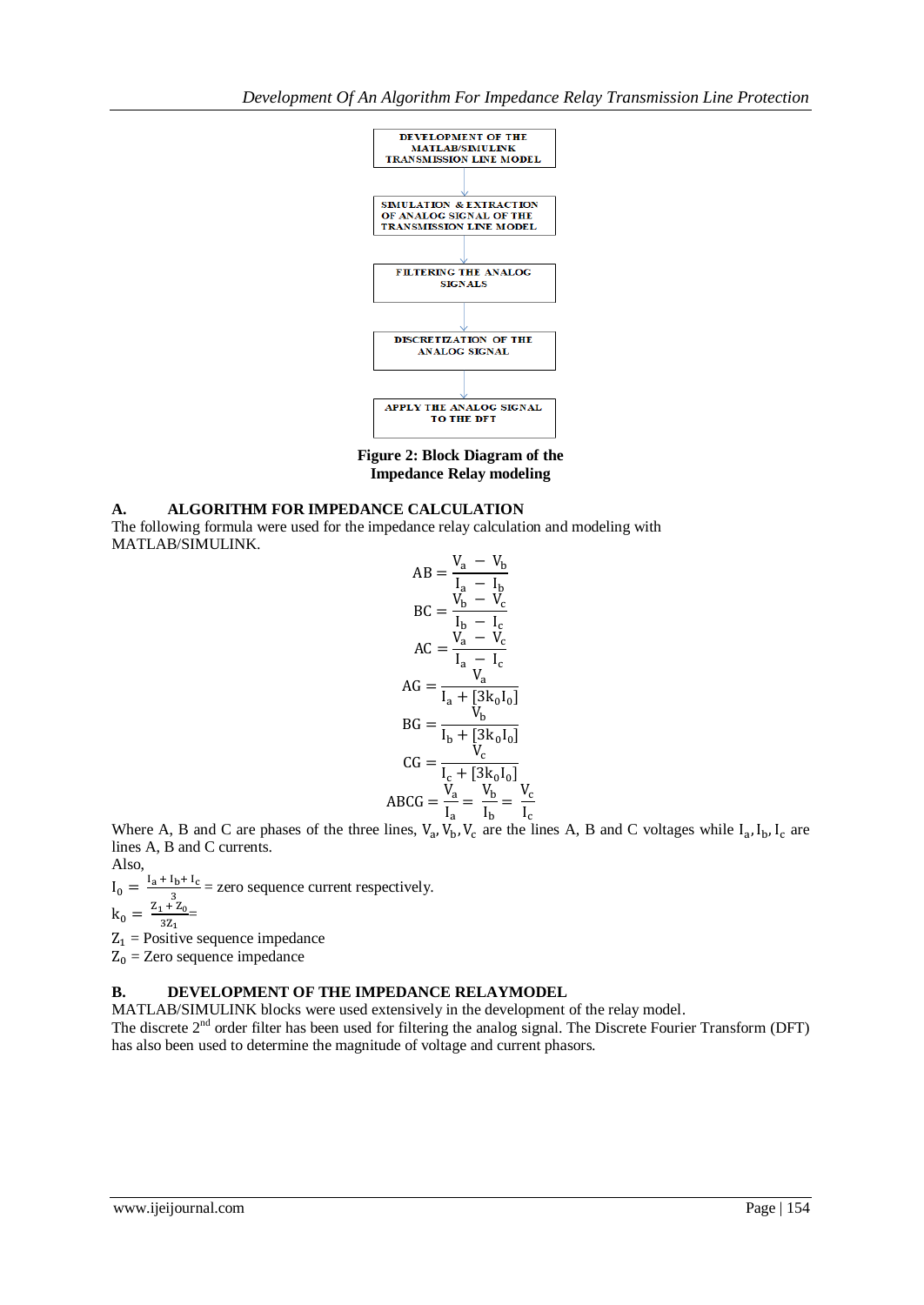

**Figure 3: MATLAB/SIMULINK Model of the developed transmission line**







**Figure 5: Pre-fault Current Signal Waveform** 

Figure4 & 5 show pre-fault voltage and current waveforms withvarying magnitudes which are due to harmonics on the lines coursed by nonlinear loads.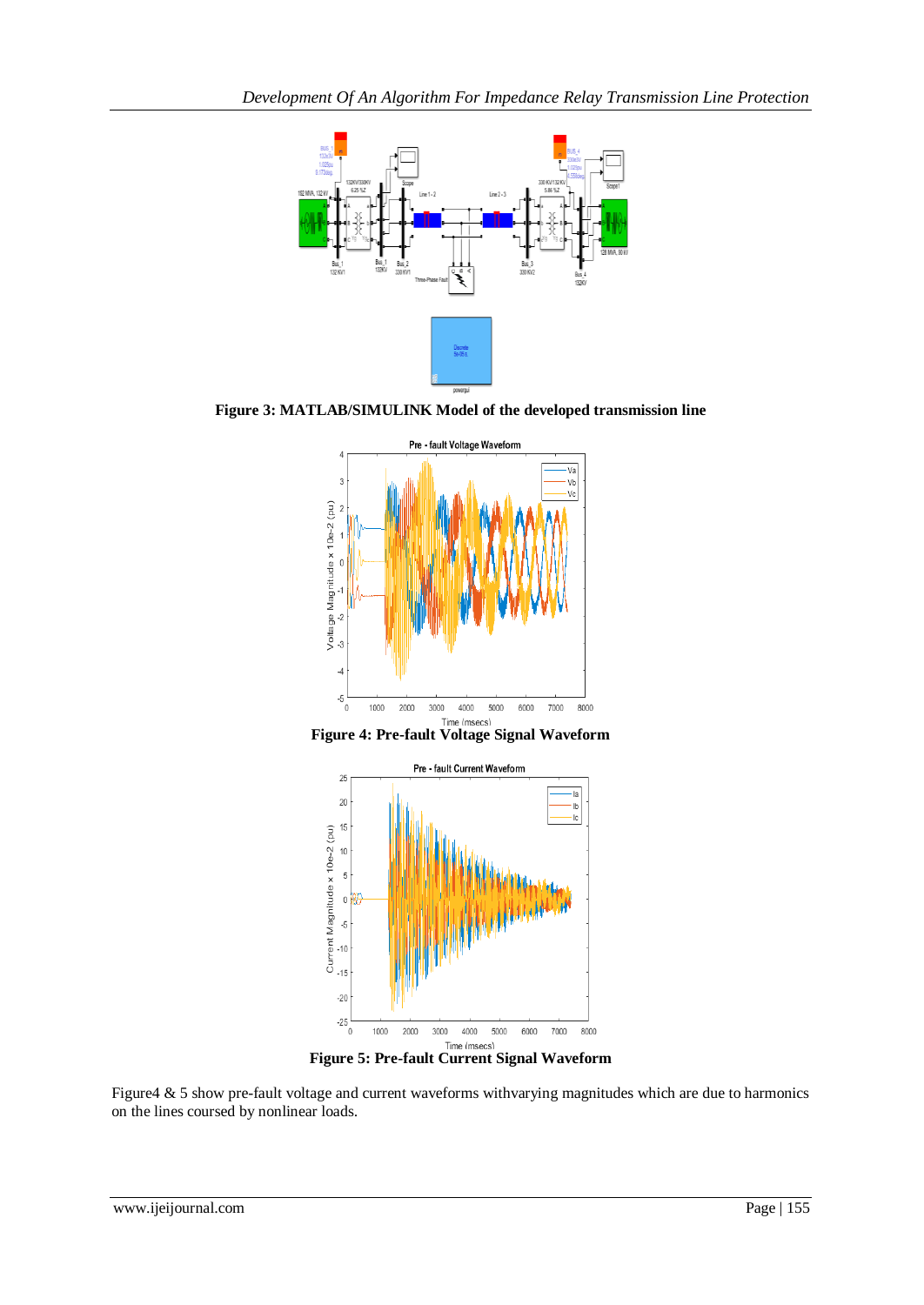



**Figure 8: AB – G fault Voltage Signal Waveform**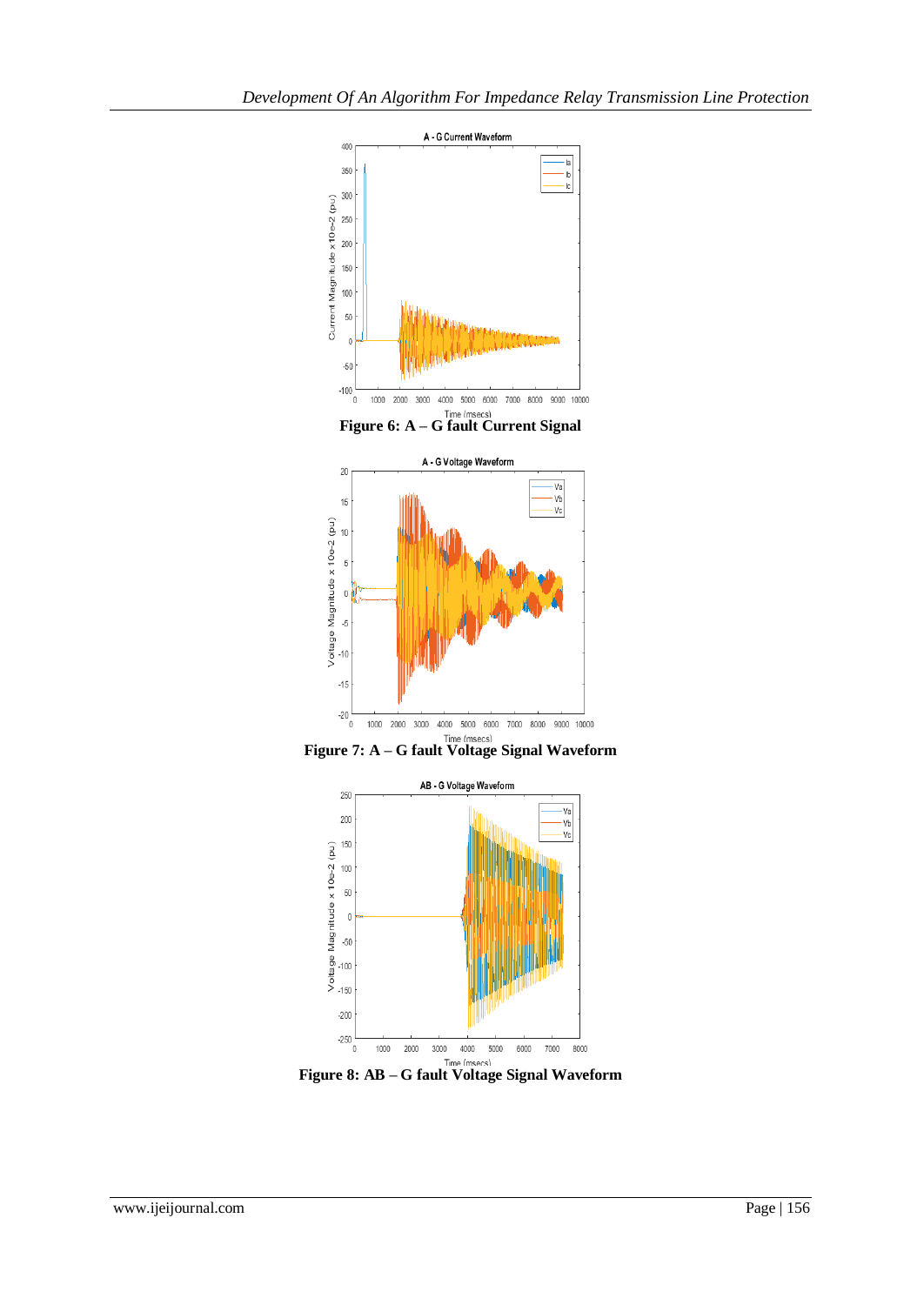

**Figure 9: AB – G fault Current Signal Waveform**





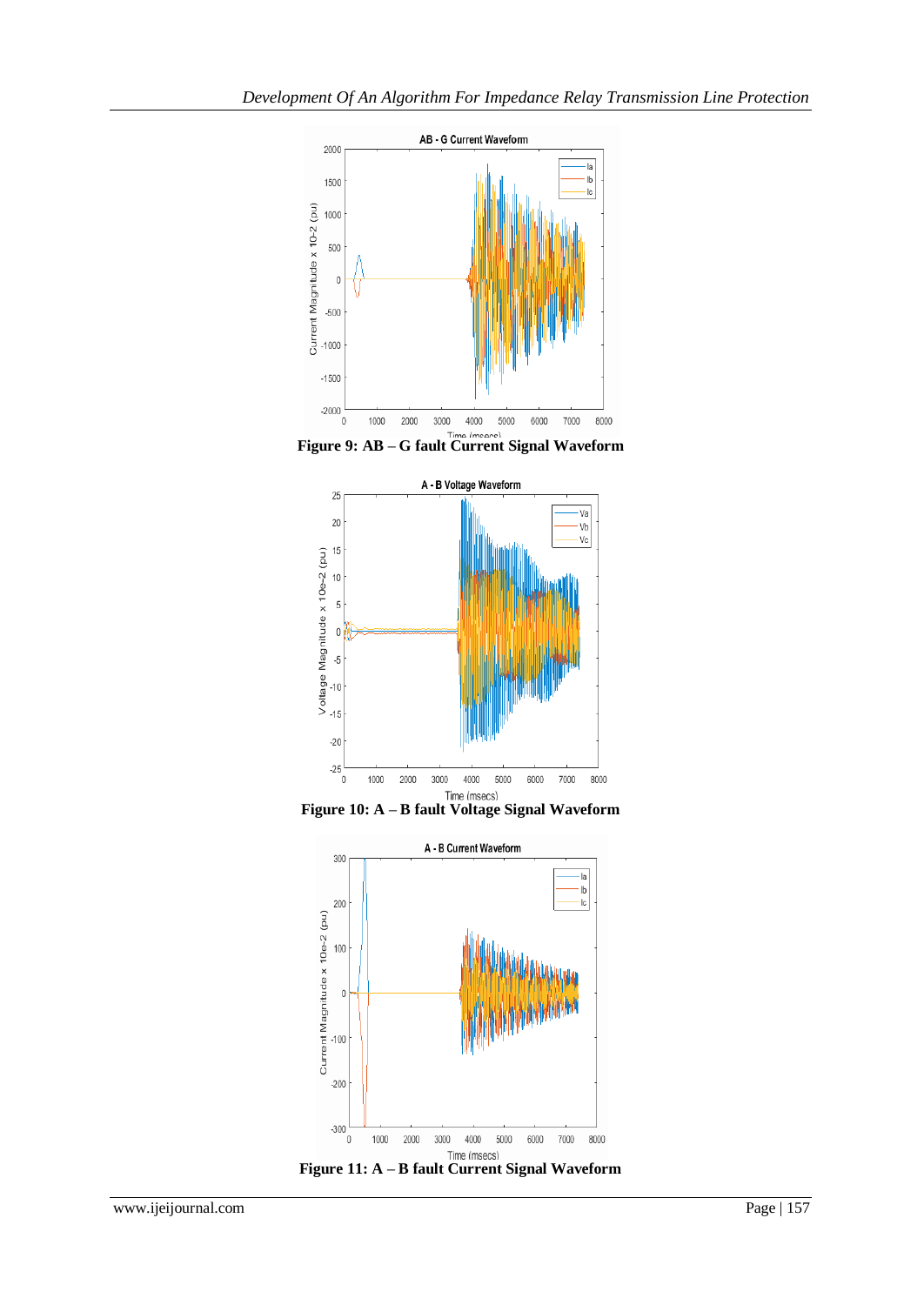

The increase in the magnitudes of current and voltage of figure 6 & 7, 8 & 9, 10 & 11 and 12 & 13 were as result of the presence of the  $A - G$ ,  $AB - G$ ,  $A - B$  and  $ABC - G$  faults on the line respectively.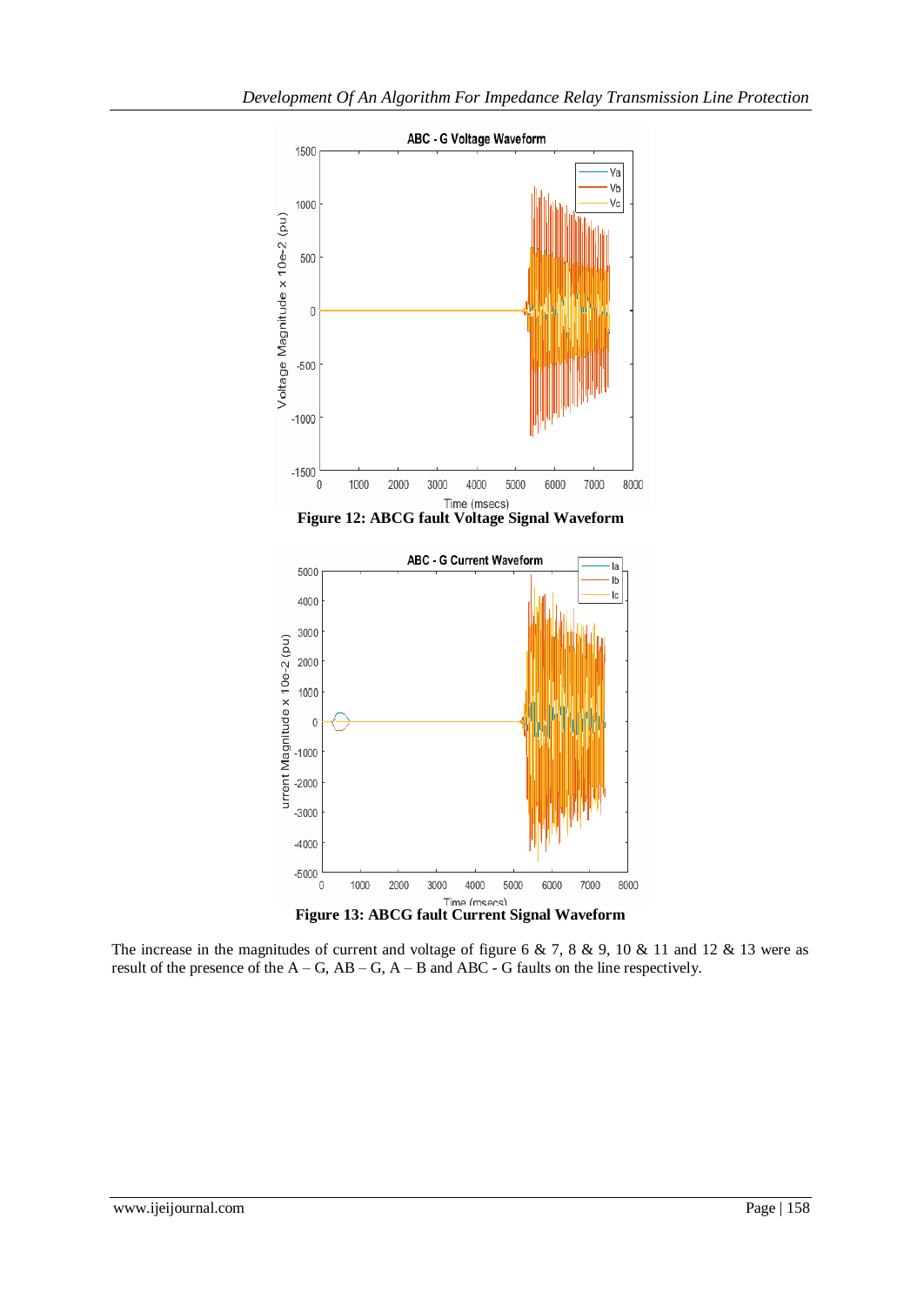

*Development Of An Algorithm For Impedance Relay Transmission Line Protection*

**Figure 14: MATLAB/SIMULINK Impedance Relay Model**



**Figure 15: MATLAB/SIMULINK Impedance Relay Model Subsystem**